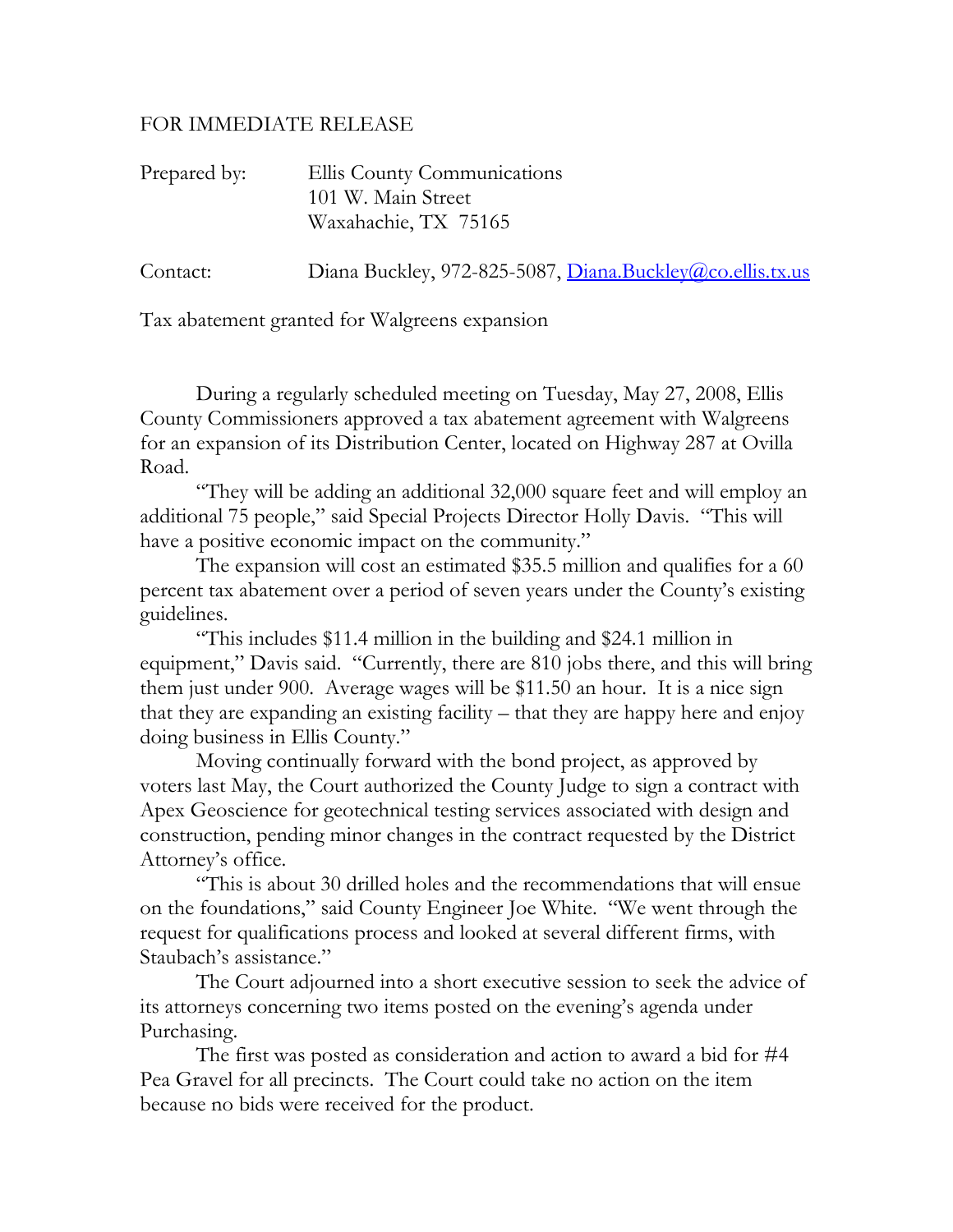The second item was posted as discussion of multiple awards to suppliers of road materials and the availability of supply to Ellis County precincts.

"Essentially, there is difficulty in getting merchants to bid on our products, and so it would be recommended that the Purchasing Agent seek out other Counties and what they are doing, possibly riding on to their bids for the same products with an interlocal agreement," said County Judge Chad Adams when the meeting was reconvened. "And possibly examining TXDOT's purchasing agreements and maybe doing an interlocal agreement with that State agency, to ride along with their bids and use the same vendors."

Adams said that the County and District Attorney's office would also do some research in the near future with regard to dealing with situations when no bids are received for materials that are essential to the maintenance of roads and bridges in the County.

 Another lengthy discussion centered around a request for a variance to the County's Rules, Regulations and Specifications for Subdivisions relating to lot size requirement. Homeowners in precinct 4 had obtained a permit to build a shop but instead built a small brick residence, tying it into the existing septic system on the already under-sized lot.

 "This is in a subdivision that was platted prior to the County going to full one-acre lots, and this lot is less than 7/10 of an acre," said Department of Development Director Delton Ake. "The variance today is we have two residences on less than one acre of land, and our regulations will not allow that."

 Ake noted that the County is required under law to consider the potential usage of a septic system, while a sanitarian creating a drawing may only consider the number of persons currently living in a residence.

 Rules and regulations regarding septic systems are promulgated by the Texas Commission on Environmental Quality and are designed to protect public health and safety. The State grants the County the authority to permit septic systems and monitor compliance with the State's installation and inspection regulations.

 Members of the Court listened carefully to input from the homeowners, but voted unanimously to deny the variance.

In other business, Commissioners:

- Approved a proclamation recognizing the  $100<sup>th</sup>$  anniversary of Truevine Missionary Baptist Church in Ferris;
- Approved allowing Waste Management to be financed with industrial revenue bonds, with no financial obligation on the part of Ellis County;